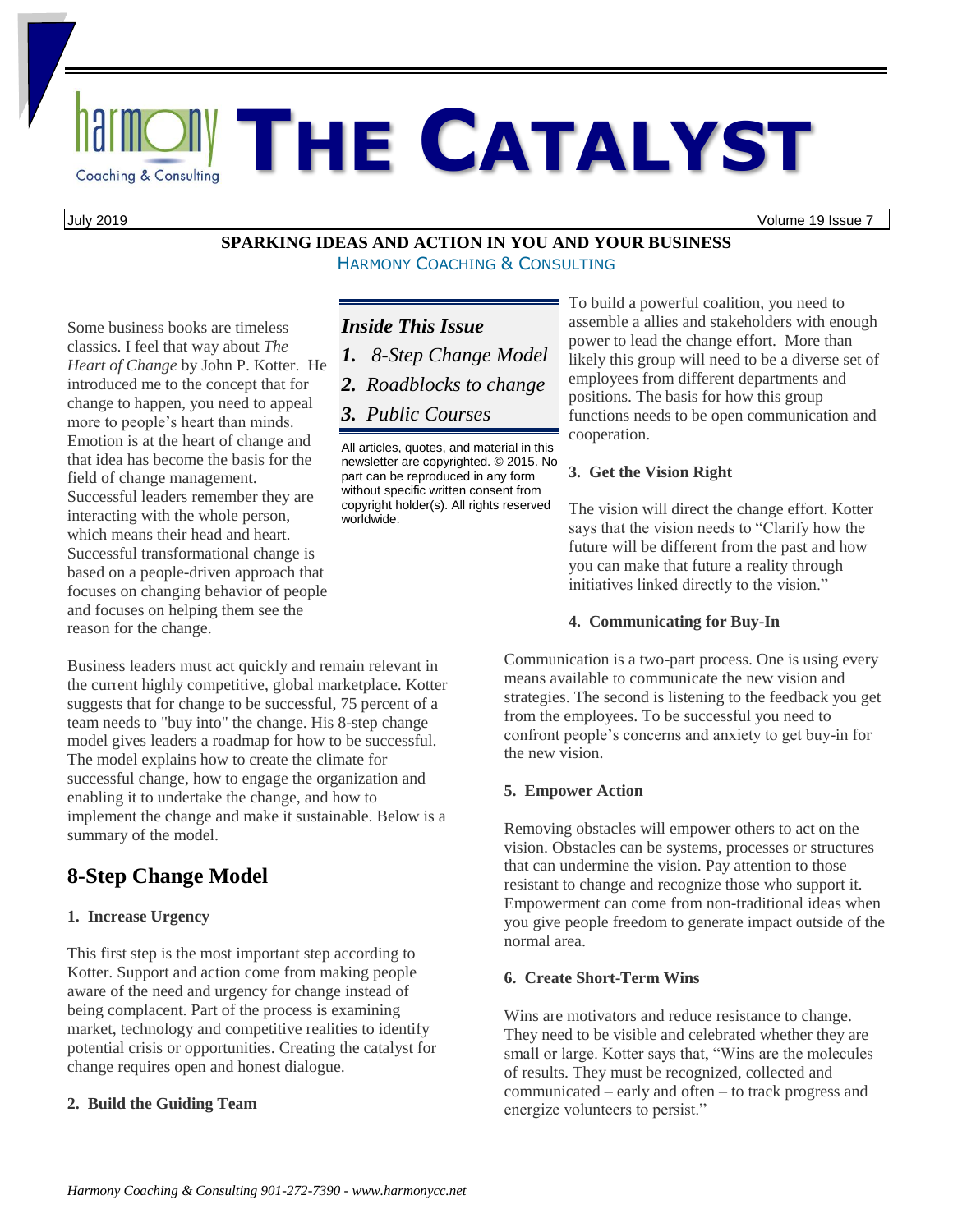#### **7. Don't Let Up**

This step is about not letting up and settling for early success. Continue to assess whether your systems, structures, policies, and goals fit the vision. Evaluate whether you are hiring and developing employees who can implement the vision. See the quick wins from step 6 as the first of many waves of change until the vision is reality.

#### **8. Make Change Stick**

You need to anchor the change, so it becomes part of the culture. Kotter says to, "Articulate the connections between the new behaviors and organizational success, making sure they continue until they become strong enough to replace old habits." Since 2001, Harmony Coaching & Consulting has partnered with organizations, industries and individuals to maximize human talent for improved efficiency, profitability and personal growth. When you partner with Harmony you can expect strong, long-term relationships, full comprehension of your business, mission and culture and individual attention to detail. We help you create true harmony within your organization by maximizing the human talent present in your company.

Kotter coined the phrase, "We see, We feel, We Change". You need to see the need for change, feel motivated and eager to take action, and then change before you can realize a new vision. Humans gravitate towards routines and sustainable change is a result of a conscious decision. Kotter's 8-step change model is applicable in all situations whether the change is at work or at home. Improving your ability to deal with change and implement change has value in all areas of life. Remember focus on people and appeal more to the heart than the mind. The following are other roadblocks to change to look out for.

#### **Roadblocks to change**

• Doing it alone: Change needs a leadership coalition that is both formal and informal.

• Living in a bubble: Expert opinion is important but remember anyone can be an expert in the crowd of social media and the internet.

• Leading with fear: Fear is not the same as strength and competency.

• Lacking patience: Change needs patience to lay the groundwork and results are never instantaneous.

• Ignoring nonverbal: A written plan is necessary, but people read faces, mannerisms and tone of voice to get the full story.

• Analyzing too much: Leading change is more than information, analysis and reports.

• Seeing only self: Motivation is not universal and what motivates you doesn't motivate others.

• Focusing on what's wrong: Selling change as fixing what is wrong is not engaging.

• Tying it to money: Change tied to a monetary performance system is not a good motivator.

• Forgetting follow through: Practice and time need to be part of formula for change.

• Not understanding history: The culture and work history of the company and the employees will lead to a diversity of experiences and opinions that will affect their views of change.

In Kotter's latest book, *Accelerated*, he expands on his previous book and says that, "Strategy should be viewed as a dynamic force that constantly seeks opportunities, identifies initiatives that will capitalize on them, and completes those initiatives swiftly and efficiently." He sees change as being an ongoing process of "searching, doing, learning, and modifying." The rate of change necessary to compete in today's marketplace is not going to slow down so mastering change is more important than ever.

As an executive coach, one of my focuses is on helping clients navigate positive change. I understand the demands change places on executives and the organization. Harmony helps individuals and organizations navigate change effectively and efficiently through 1:1 coaching, Facilitating & Managing Change workshops, and helping leaders add coaching and communication skills via The Coaching Clinic, to their leadership toolkit. The next Coaching Clinic workshop is Oct 16 & 17. Sign up for Coaching Clinic now as space is limited. If you're interested in exploring any of these services contact Bill Burtch at Harmony for a consultation at 901-272-7390 or bburtch@harmonycc.net



1650 Faxon Avenue Memphis, TN 38112 Tel: 901-272-7390 [bburtch@harmonycc.net](mailto:bburtch@harmonycc.net) [www.harmonycc.net](http://www.harmonycc.net/)